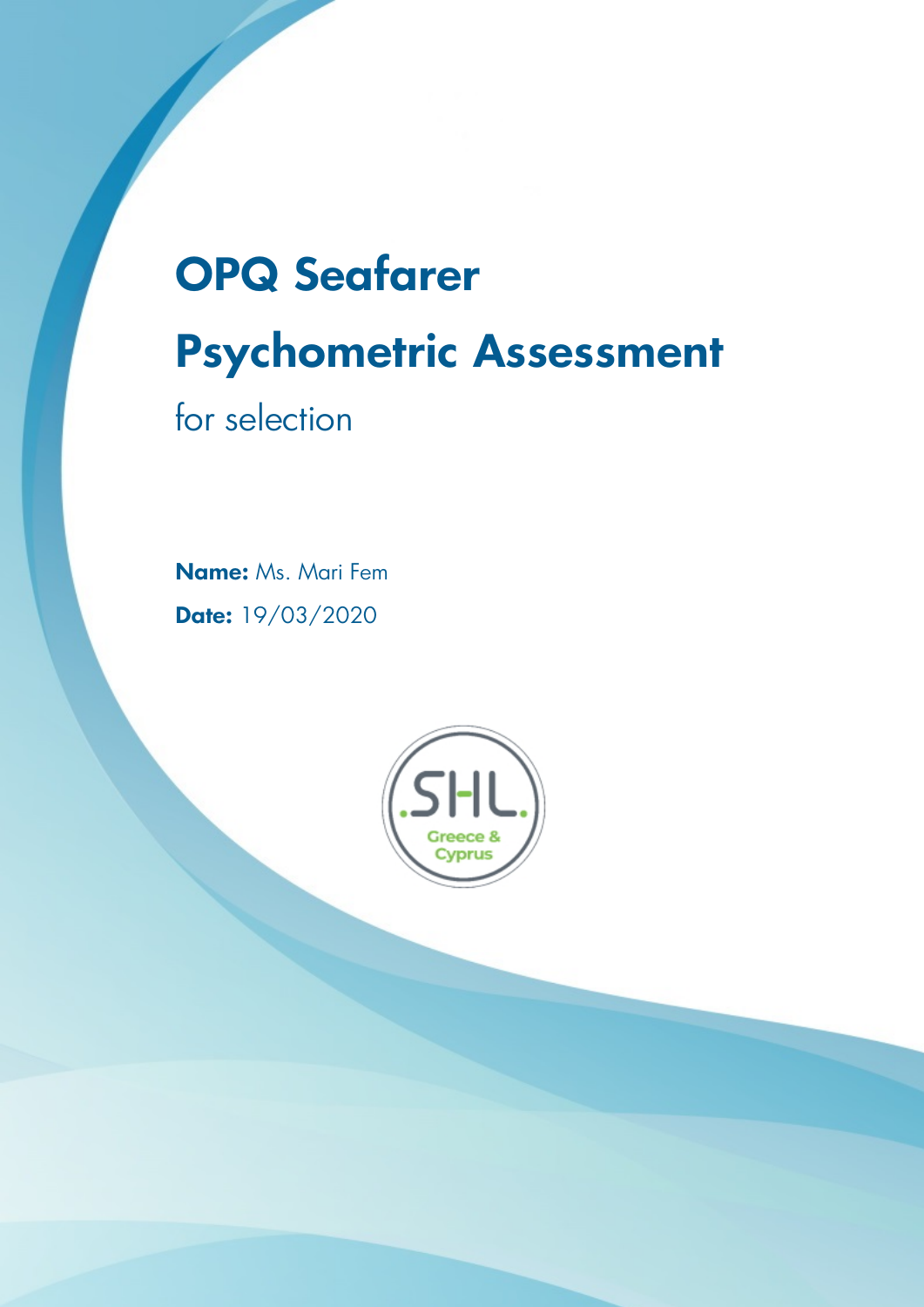### Introduction

The OPQ Seafarer Psychometric Assessment - Selection Report provides a summary of Ms. Mari Fem's typical working style, including how she approaches her work, interacts with others and copes with stress. This report has been developed by experienced Occupational Psychologists and is designed to be used in the selection of deck and engine officers.

The results are based on Ms. Mari Fem's responses to the OPQ32<sup>TM</sup>, the most used Occupational Personality Questionnaire globally. Her responses have been compared against those of a large relevant comparison group to give a description of Ms. Mari Fem's preferred approach to work. The accuracy of this report depends on the frankness with which she answered the questions as well as her self-awareness. Nevertheless, this report provides significant indicators of Ms. Mari Fem's approach to work.

This report cannot address Ms. Mari Fem's technical capability for her role, but it is relevant to how she will probably apply her level of technical competence to her role. The statements it contains should be viewed as hypotheses to be validated against additional sources of data in the overall assessment process. For more information on report generation, reliability, analytical description and interpretation of competencies, please contact your Provider.

This report has a shelf-life of 18-24 months and should be treated confidentially. If there are major changes in Ms. Mari Fem's life or work, she should complete the OPQ32<sup>TM</sup> again.

#### **This report consists of the following sections:**

- A summary of Ms. Mari Fem's overall competency profile and ratings.
- A detailed analysis per competency outlining which aspects of Ms. Mari Fem are likely to contribute positively or negatively to each competency.
- Behavioural interview questions.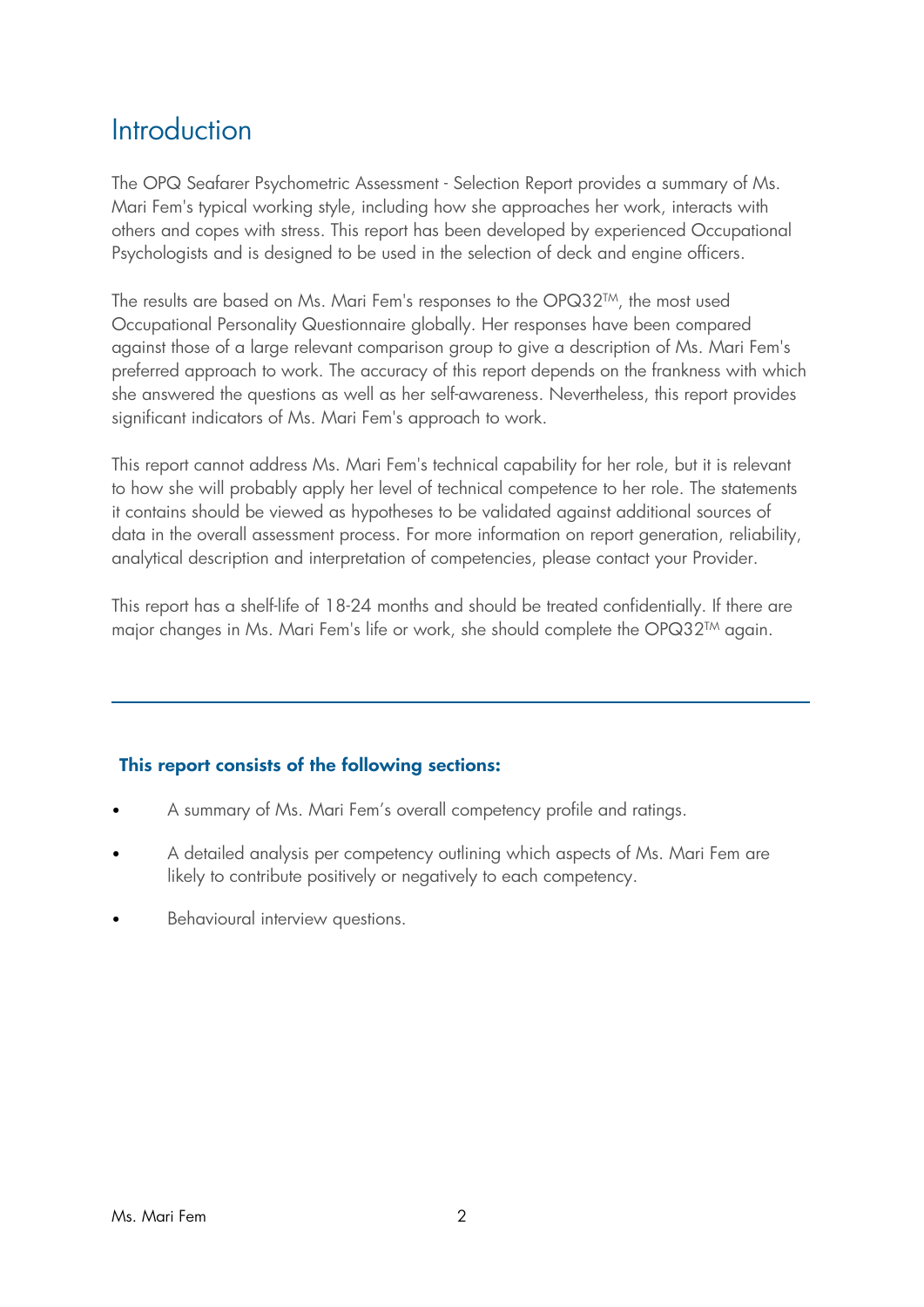# Key to the rating symbols

The overall likelihood of Ms. Mari Fem displaying strength in each competency is shown in the bar graphs on the right hand side of the report.



The following symbols indicate which aspects of Ms. Mari Fem's style are likely to contribute positively or negatively to each competency.

| <b>Symbol</b>    | <b>Short Description</b> | <b>Definition</b>                                       |
|------------------|--------------------------|---------------------------------------------------------|
| $\Lambda\Lambda$ | Key Strength             | Very likely to have a positive impact                   |
| $\Lambda$        | Likely Strength          | Likely to have a positive impact                        |
| $\bullet$        | Moderate                 | Likely to have neither a positive nor a negative impact |
| $\mathbf v$      | Likely Limitation        | Likely to have a negative impact                        |
| <b>VV</b>        | Key Limitation           | Very likely to have a negative impact                   |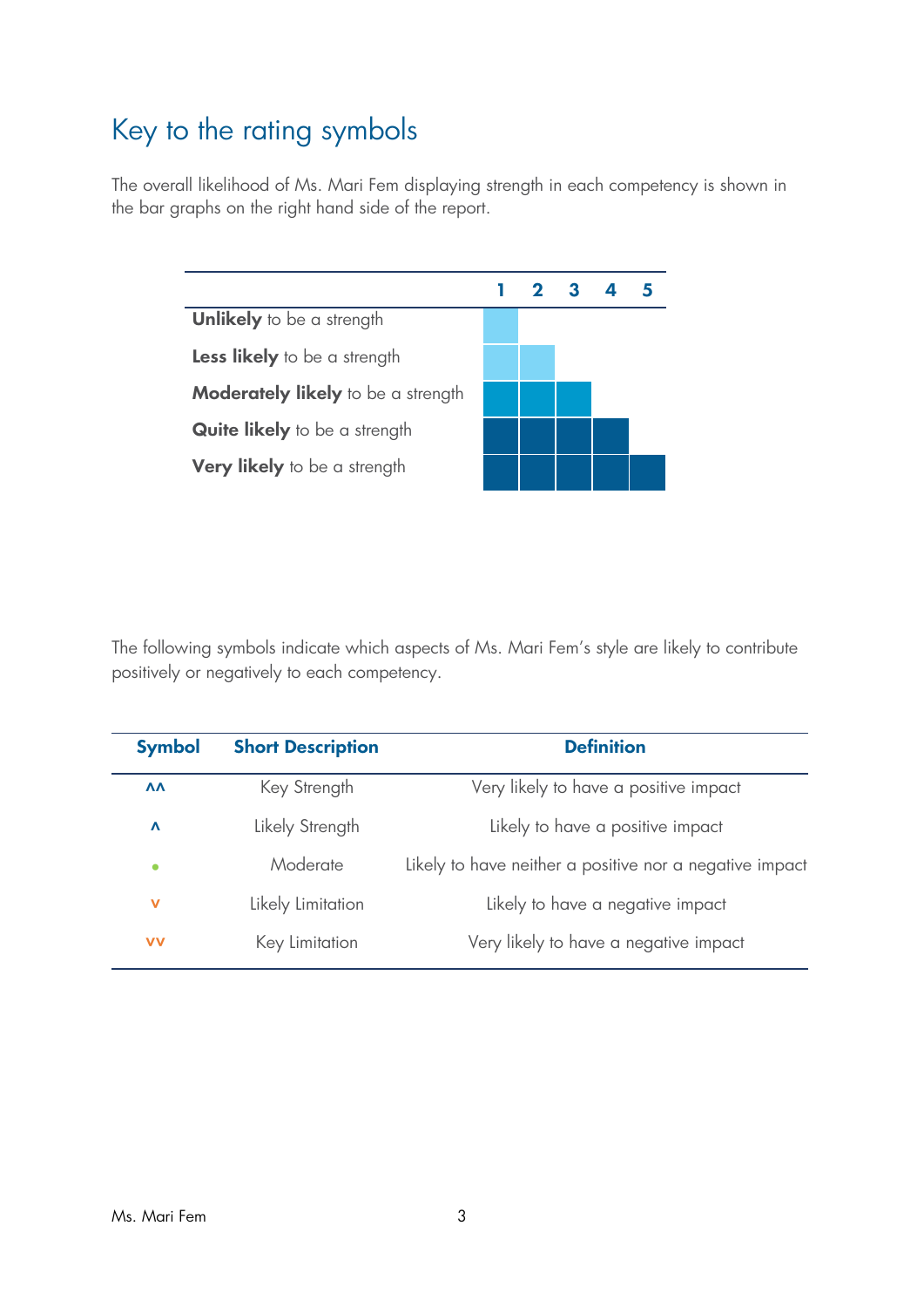# Summary of competency potential

The table below provides a summary of Ms. Mari Fem's potential performance on the competencies examined. The competency definition is presented below each competency title.

| <b>Competency</b>                                                                                                                                                                                                                                                                                       |  | <b>Rating</b> |  |
|---------------------------------------------------------------------------------------------------------------------------------------------------------------------------------------------------------------------------------------------------------------------------------------------------------|--|---------------|--|
|                                                                                                                                                                                                                                                                                                         |  |               |  |
| <b>Leading, Supervising &amp; Supporting</b>                                                                                                                                                                                                                                                            |  |               |  |
| Provides clear direction in relation to the tasks and behavioural<br>standards of others, and monitors accordingly. Influences and<br>motivates people to bring their best into work, by showing empathy,<br>providing guidance, coaching or/and developmental support to meet<br>performance criteria. |  |               |  |
| <b>Team Working</b>                                                                                                                                                                                                                                                                                     |  |               |  |
| Demonstrates an interest in, and understanding of the views, feelings<br>and attitudes of others, and relates well to them. Draws on their<br>diverse backgrounds, skills and knowledge, to shape teams that<br>function with unity, harmony and supportiveness.                                        |  |               |  |
| <b>Decision-making</b>                                                                                                                                                                                                                                                                                  |  |               |  |
| Responds effectively to complex or new information, identifying the<br>inter-relationships in an overall system or process. Approaches<br>problems with solutions and acts decisively when needed.                                                                                                      |  |               |  |
| <b>Work Quality &amp; Safety Orientation</b>                                                                                                                                                                                                                                                            |  |               |  |
| Sets demanding quality and safety standards against which to<br>compare own and others' work, even at a very detailed level. Takes<br>a methodical and consistent approach towards work, and makes<br>every effort to get work right and achieve objectives, following the<br>rules and regulations.    |  |               |  |
| <b>Resilience &amp; Stress Management</b>                                                                                                                                                                                                                                                               |  |               |  |
| Stays focused and works productively in a pressurised environment,<br>managing effectively own emotions and keeping composure and a<br>positive outlook, even when faced with difficulties or criticism. Adapts                                                                                         |  |               |  |

work style to suit changing circumstances.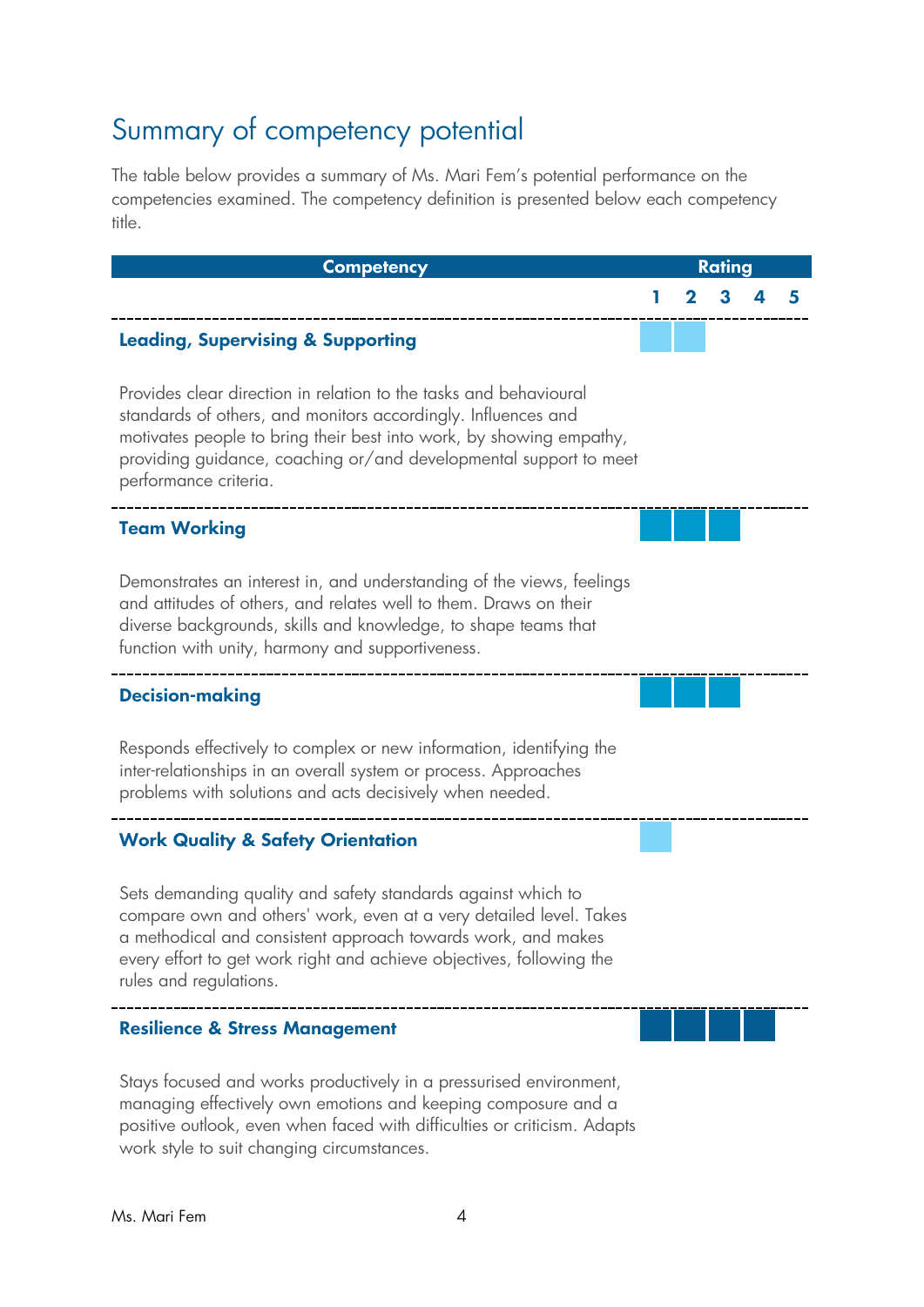## Competency Potential Profile

This section provides a detailed analysis of Ms. Mari Fem's potential performance on the competencies examined, including comments on every personality aspect that relates to each of these competencies.

#### **Leading, Supervising & Supporting**

- $\Lambda$  May sometimes be lively when interacting with team members as a leader.
- **•** Is as likely as most to understand what motivates others.
- **•** Is as comfortable as most to use a moderate degree of persuasion when motivating others.
- **•** Is likely to invite consultation from others when needed but is comfortable making decisions without it.
- Is likely to provide a moderate or selective degree of support and sympathy to people.
- **v** Is likely to experience some occasional discomfort leading a team.
- **v** May not consistently feel confident when influencing others, especially strangers.
- **vv** Is very unlikely to enjoy working on demanding tasks and set stretching goals for themself or the team.

#### **Team Working**



- Is generally likely to trust team members and build positive relationships with them, as most people do.
- Occasionally seeks to understand the reasons for others' behaviour.
- **•** May not seek out competition, but is sometimes likely to respond positively to a competitive element within the team.
- **•** Is as likely as others to seek a diverse range of views.
- Is likely to provide a moderate degree of support and sympathy to team mates.
- **v** Occasionally prefers to spend time alone, which may affect team working.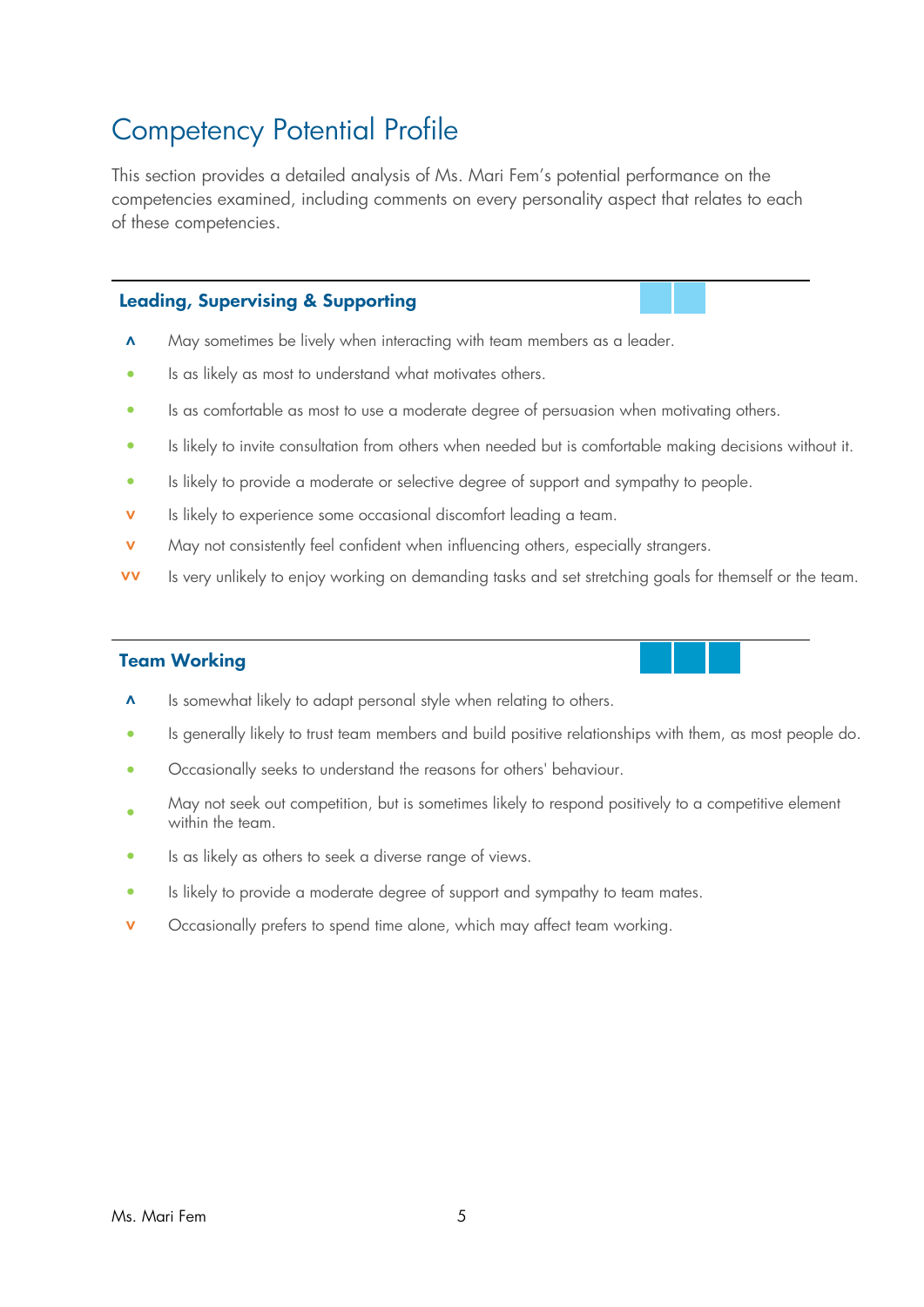#### **Decision-making**



- $\lambda$ Is slightly inclined to consider the wider, abstract context involved in a decision, focusing a little more on possibilities and inter-related information and less on the practical issues.
- **•** May consider both new and established approaches when needed.
- **•** Is as comfortable as most others when analysing numerical information and/or measurement figures.
- **•** Generally makes decisions without too much delay.
- **v** Is slightly less likely to take charge of situations than others.
- **v** Is unlikely to probe into information and data for potential errors in analysis, when making decisions.

#### **Work Quality & Safety Orientation**

- **•** Is as likely as most to follow instructions from others.
- **˅** May not always adopt a methodical approach to work. In the regulated environment of the shipping industry, this slight tendency to overlook details may sometimes have a negative impact on results.
- **˅** Is rather reluctant when managing/monitoring others' work, which may impair the application of quality or safety standards.
- **˅** May have some tendency to adopt a more reactive rather than proactive approach towards workload, focusing more on immediate business objectives and less on the long-term ones.
- **˅** Is not very likely to adhere to rules, regulations and set procedures, and may feel comfortable bending some rules, especially on occasions when they consider them impractical.
- Is unlikely to look for potential errors or implications when reviewing own or others' work.
- **vu** Places a very low priority on monitoring plans against agreed deadlines and deliverables; this flexible approach may result in unfinished tasks.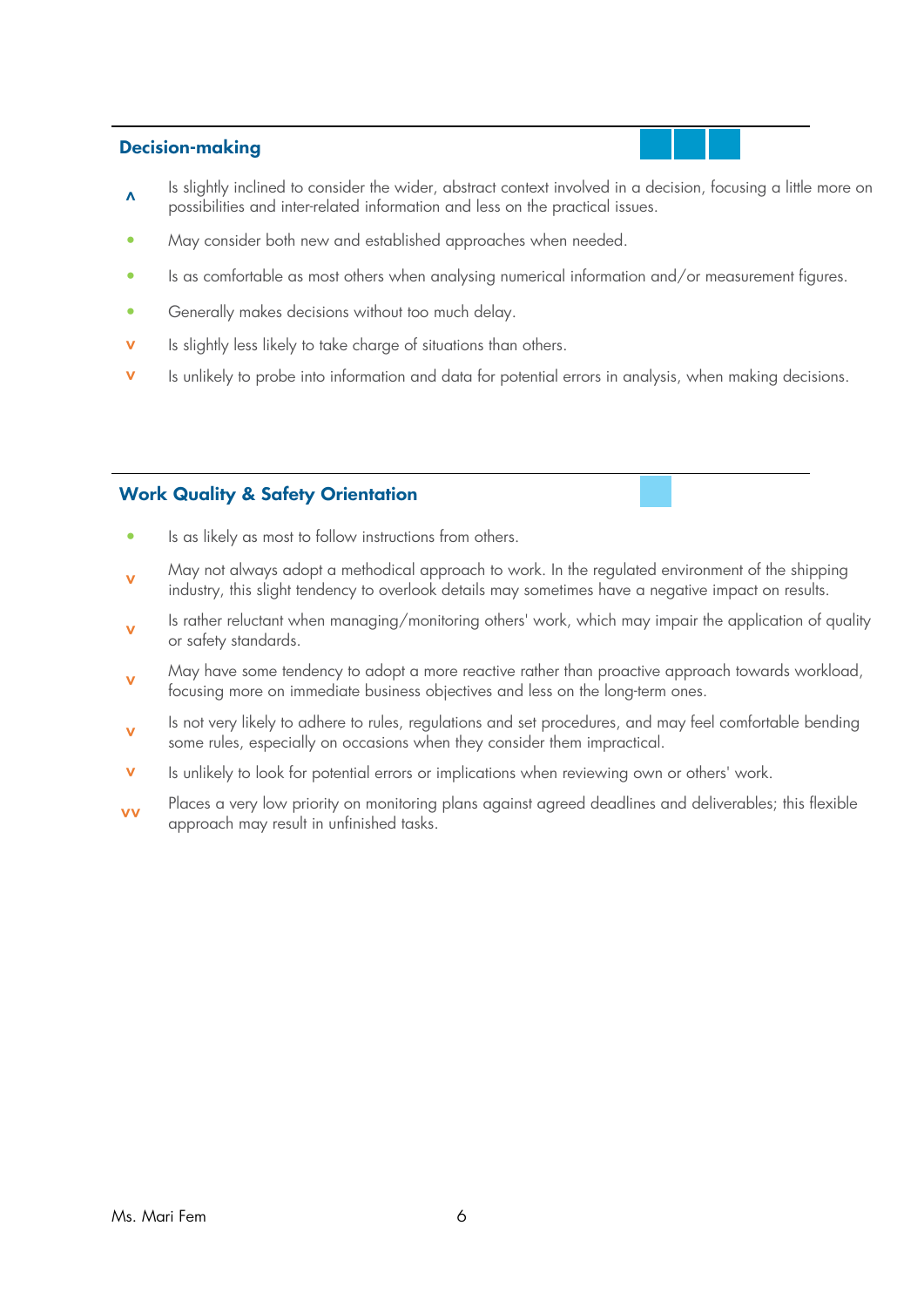#### **Resilience & Stress Management**

- A very calm individual who will find it easy to unwind from dealing with the day-to-day matters and switch off from work pressures.
- $\Lambda$ Has a mature attitude towards criticism and negative feedback, being generally able to cope with it, without dwelling on it.
- $\Lambda$ Tends to keep a fairly firm hold over the expression of emotions; even when being pessimistic or stressed about a situation.
- $\Lambda$  Tends to adapt interpersonal or working style across situations or under changing circumstances.
- **•** Is as likely as most to feel calm before important or critical occasions, and approach stressful situations with composure.
- **˅** Slightly tends to focus on the negative aspects of a situation, and that may sometimes undermine their resilience levels when faced with stressful situations, or could be transmitted to others.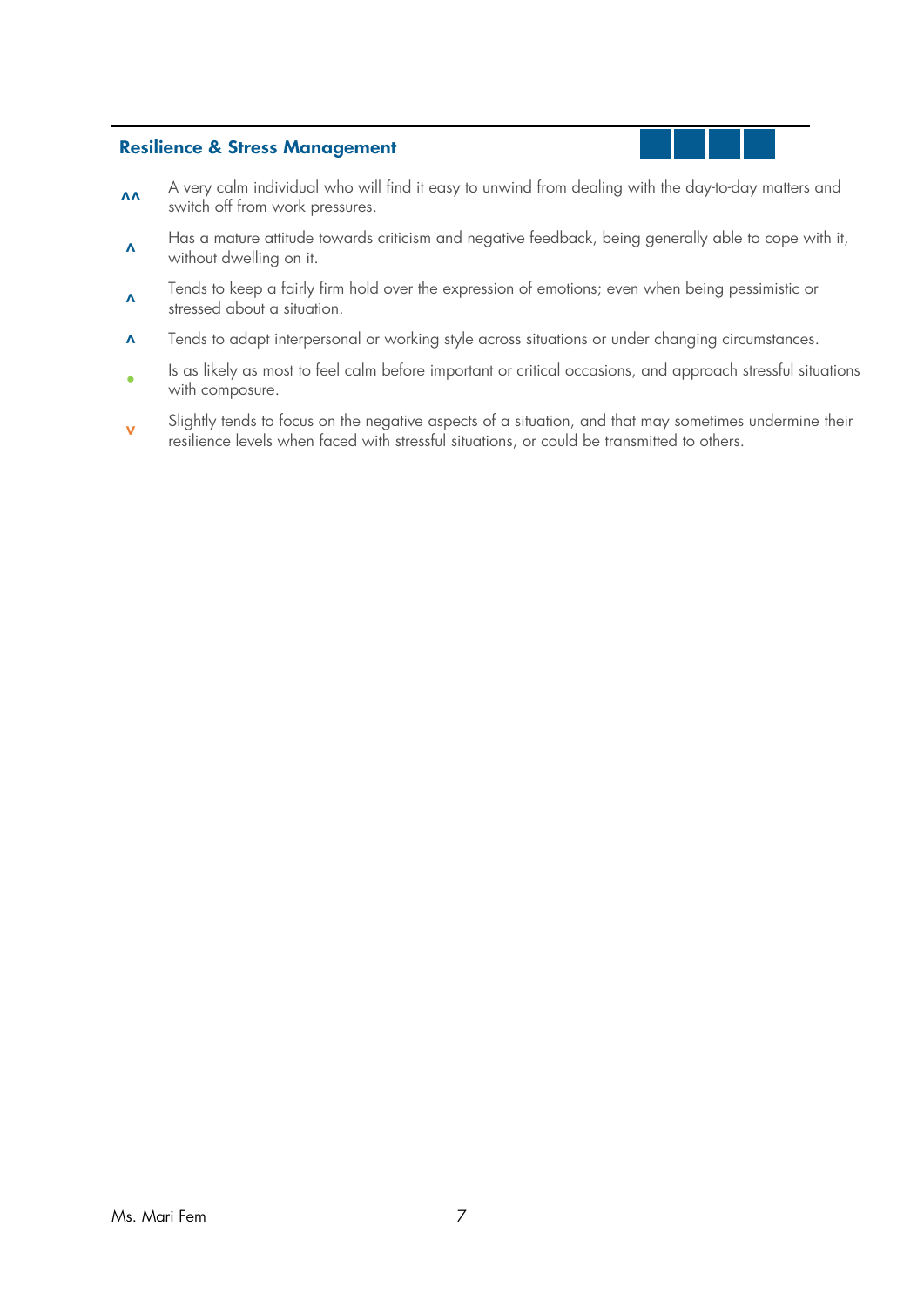Below you can find additional guidance on how to combine results from different competencies and spot areas for further investigation based on the preferred style of the individual:

| + Decision-making                             | Check for risk in making decisions, for example taking<br>little or no account of quality and safety matters,<br>regulatory context etc. |  |
|-----------------------------------------------|------------------------------------------------------------------------------------------------------------------------------------------|--|
| - Work Quality & Safety<br><b>Orientation</b> |                                                                                                                                          |  |
| + Leading, Supervising &<br><b>Supporting</b> | Check whether a high level of stress affects leadership                                                                                  |  |
| - Resilience & Stress Management              | effectiveness and the ability to guide others.                                                                                           |  |
| + Decision-making                             | Check whether high emotionality misleads the decision-<br>making process.                                                                |  |
| - Resilience & Stress Management              |                                                                                                                                          |  |
| + Team Working                                | Probe for emotional attachment to people that may affect                                                                                 |  |
| - Leading, Supervising &<br><b>Supporting</b> | decisions and actions as a leader.                                                                                                       |  |
| + Team Working                                | Check whether there is a tendency to make decisions<br>based on human and emotional factors rather than facts                            |  |
| - Decision-making                             | and data.                                                                                                                                |  |

Please note that each individual profile is unique. The above combinations of results are only indicative. Probing into further assumptions can lead to gaining greater value from the results.

The above combinations as well as the rest of the competencies can be further examined by using the behavioural interview questions which follow.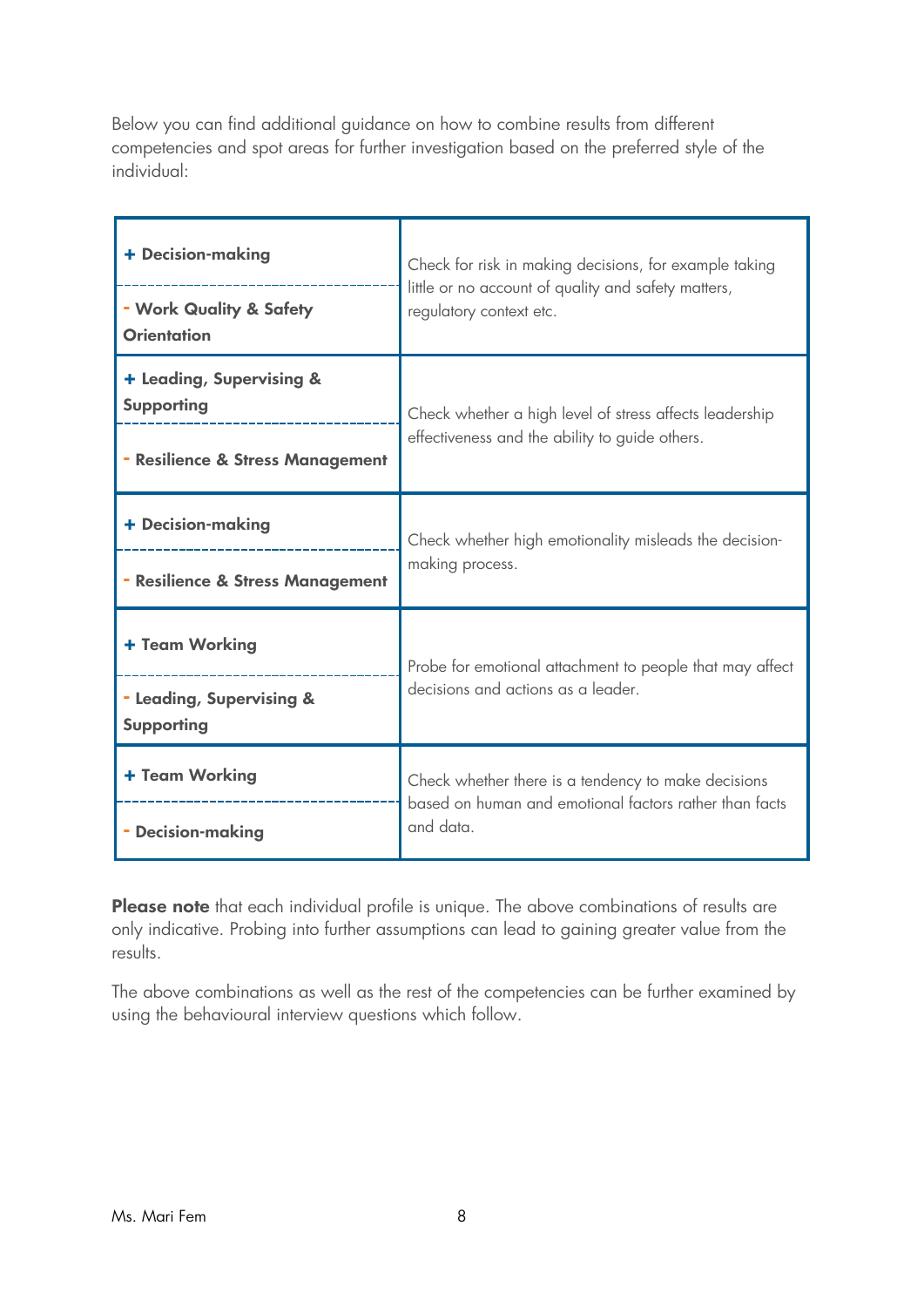# Behavioural Interview Questions

This guide provides interview questions, each with several follow-up probes, for the competencies identified to be relevant to the role.

#### **Please remember to:**

- Prepare for the interview, by familiarising yourself with the candidate's background information, the interview process and content.
- Conduct the interview in a structured way that consistently gathers information about the candidate's achievements and potential in relation to the role (e.g. use many open questions, ask for feelings, ask for results etc).
- Write up and summarise your notes as soon as possible after the interview, while the information is still fresh in your mind.
- Objectively assess the evidence you have for each competency, using the rating scale provided below.

| <b>Rating Definition</b> |                                                                                                                           |    |
|--------------------------|---------------------------------------------------------------------------------------------------------------------------|----|
| Poor                     | Strong weaknesses across most aspects of the competency.                                                                  |    |
| Marginal                 | Strong weaknesses across some areas and some weaknesses on other areas<br>of the competency.                              |    |
| Moderate                 | Acceptable across the competency as a whole. There may be some marked<br>strengths and some weaknesses in specific areas. |    |
| Good                     | Marked strengths on some aspects of the competency and acceptable on<br>others.                                           |    |
| Excellent                | Marked strengths on most aspects of the competency.                                                                       |    |
|                          | Use this to indicate that "no evidence" was obtained during the interview for<br>this area.                               | NF |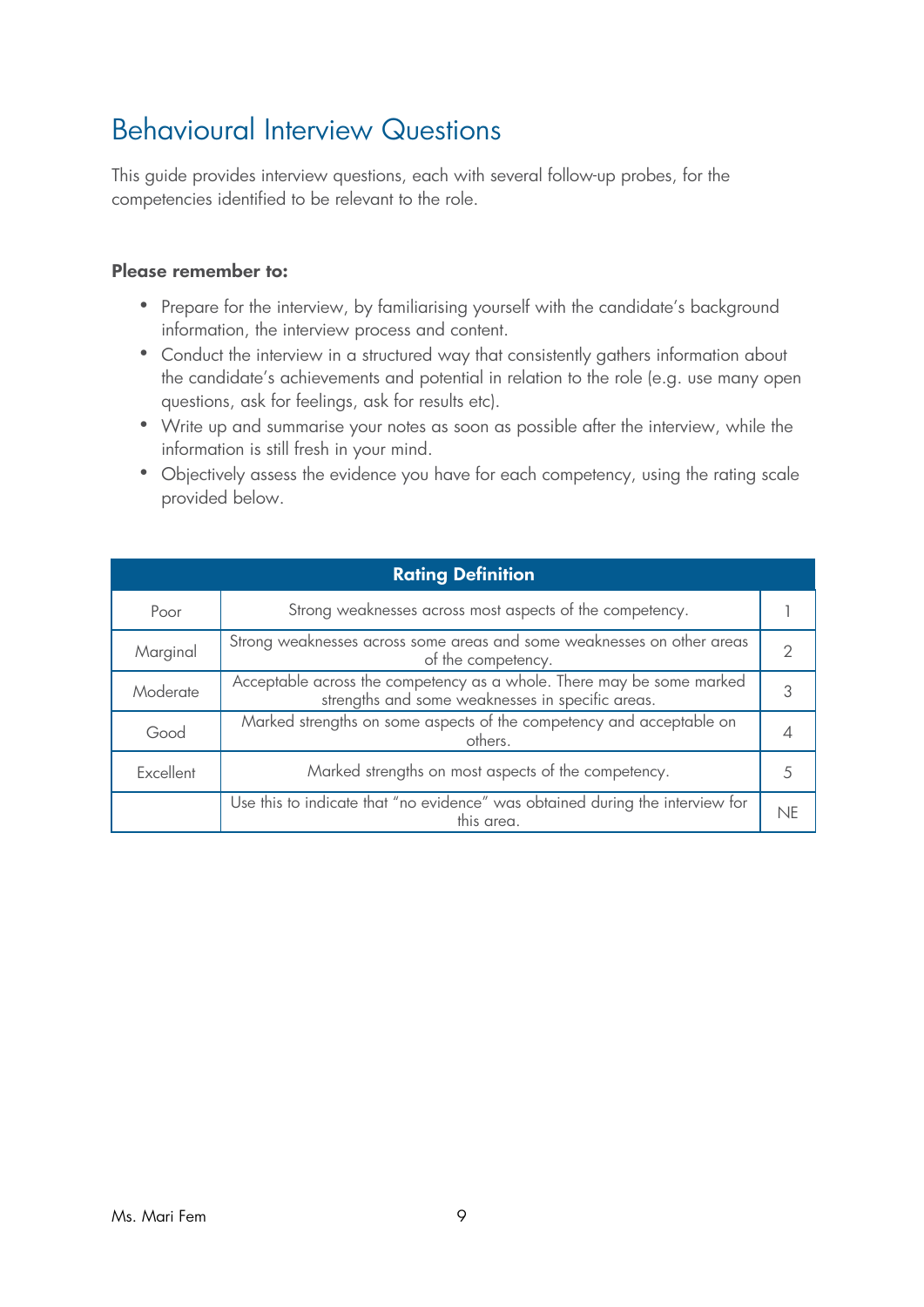| <b>Leading, Supervising &amp; Supporting</b> |                                                                                                                                                                                                                                                                                                                                       |                            |
|----------------------------------------------|---------------------------------------------------------------------------------------------------------------------------------------------------------------------------------------------------------------------------------------------------------------------------------------------------------------------------------------|----------------------------|
|                                              | <b>Questions</b>                                                                                                                                                                                                                                                                                                                      | <b>Notes</b>               |
|                                              | Give me an example of a time you tried<br>to bring out the best in a member of your<br>team.<br>What were you trying to achieve with<br>that person?<br>How did you go about it?<br>How did you monitor progress?<br>$\overline{\phantom{a}}$<br>What skills related to<br>motivating/developing people would<br>you like to improve? |                            |
| $\overline{2}$                               | Describe a situation when you had to<br>delegate critical work to others.<br>How did you go about it?<br>What was the most difficult part?<br>What did you learn about delegating<br>and empowering others?                                                                                                                           |                            |
| 3                                            | Describe a time when you had to help<br>resolve a conflict between team members.<br>What was the situation?<br>How did you approach those involved<br>and listen to both their sides before<br>offering a compromise?<br>How well did this work?                                                                                      |                            |
|                                              | Additional notes                                                                                                                                                                                                                                                                                                                      |                            |
| <b>Evaluation Score</b>                      |                                                                                                                                                                                                                                                                                                                                       | 3<br>$\mathbf 2$<br>4<br>5 |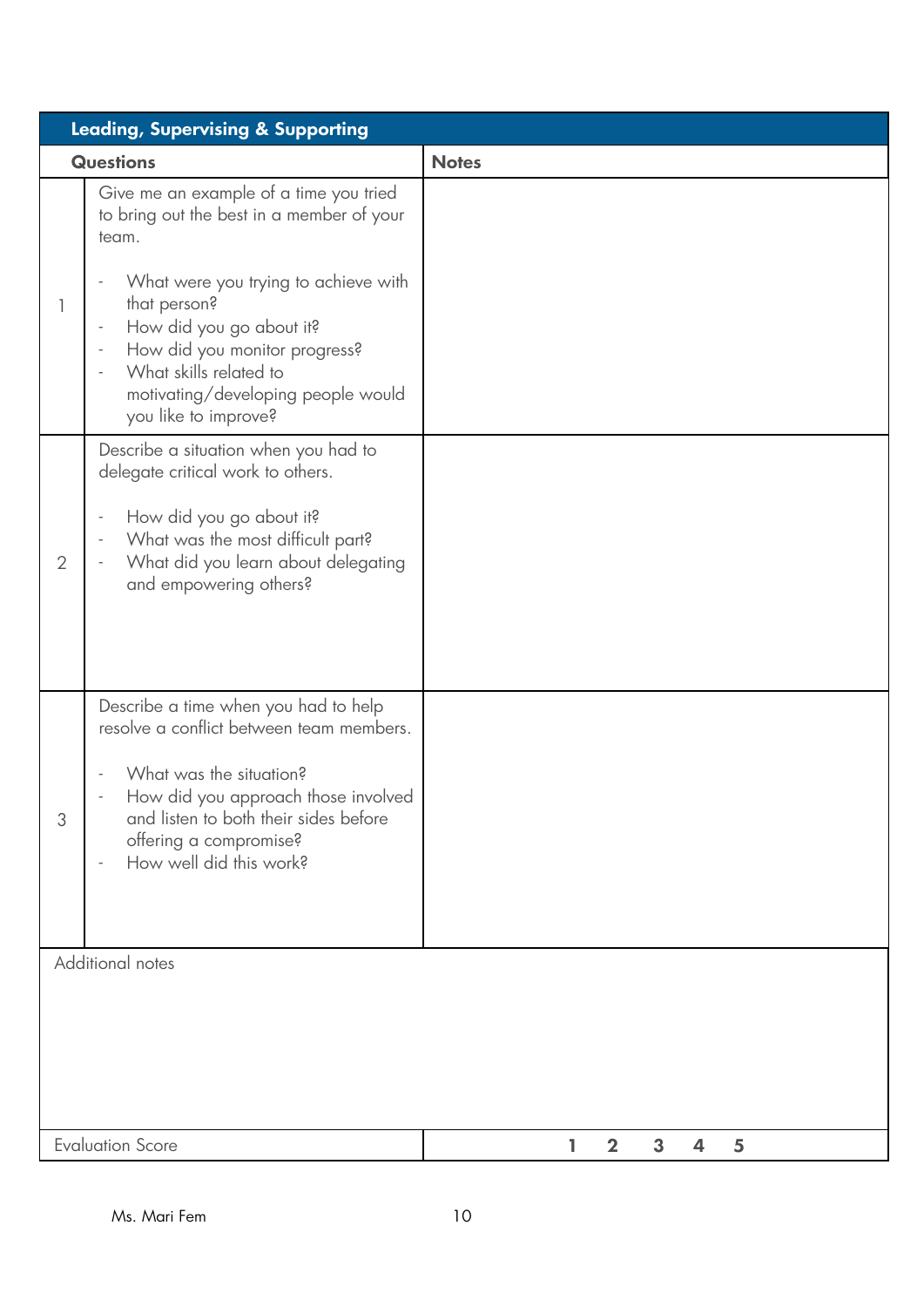| <b>Team Working</b> |                                                                                                                                                                                                                                                                                                                                                                                                  |                                    |
|---------------------|--------------------------------------------------------------------------------------------------------------------------------------------------------------------------------------------------------------------------------------------------------------------------------------------------------------------------------------------------------------------------------------------------|------------------------------------|
|                     | <b>Questions</b>                                                                                                                                                                                                                                                                                                                                                                                 | <b>Notes</b>                       |
|                     | Give me an example of when you had to<br>be particularly supportive to a peer.<br>How did you identify what type of<br>$\qquad \qquad -$<br>support was needed?<br>What factors did you consider when<br>trying to decide how best to support<br>them?<br>To what extent do you think you<br>$\qquad \qquad -$<br>helped them with the issue they were<br>dealing?                               |                                    |
| $\overline{2}$      | Give me an example of a time you had to<br>work with someone who was difficult to<br>work with.<br>How did you handle your interactions<br>with that person?<br>Were there any lessons for you?<br>$\overline{\phantom{a}}$<br>What would you do differently?                                                                                                                                    |                                    |
| 3                   | Tell me of a time when you had to work<br>together with your team mates to meet an<br>objective that had urgently been assigned<br>to you.<br>What did you do to approach your<br>team mates regarding this assignment?<br>What kind of challenges did you have<br>$\overline{\phantom{0}}$<br>to deal with to get everyone onboard?<br>How did the team working go?<br>$\overline{\phantom{0}}$ |                                    |
|                     | Additional notes                                                                                                                                                                                                                                                                                                                                                                                 |                                    |
|                     | <b>Evaluation Score</b>                                                                                                                                                                                                                                                                                                                                                                          | 3<br>$\overline{2}$<br>4<br>5<br>ı |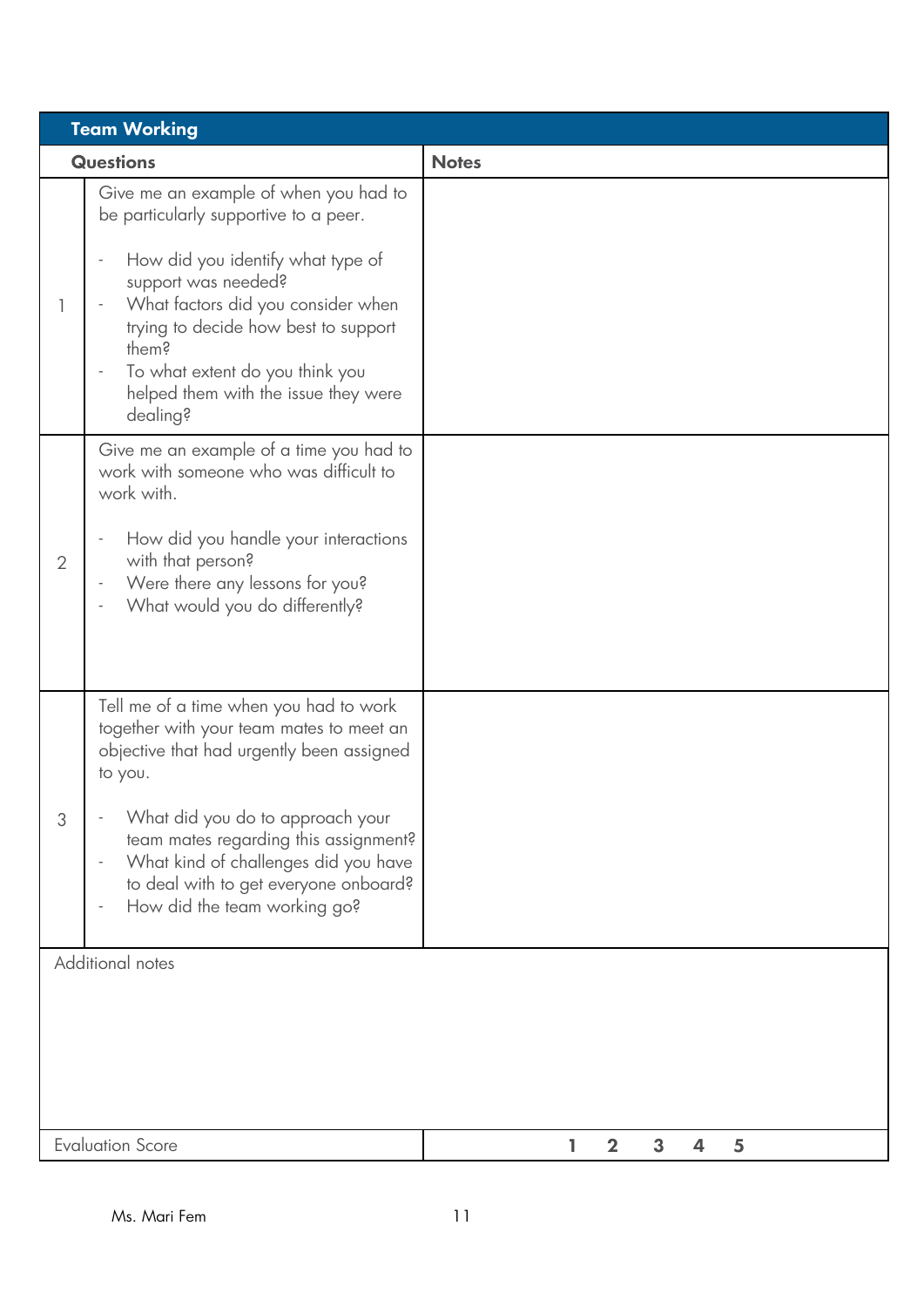| <b>Decision-making</b> |                                                                                                                                                                                                                                                             |                               |
|------------------------|-------------------------------------------------------------------------------------------------------------------------------------------------------------------------------------------------------------------------------------------------------------|-------------------------------|
|                        | <b>Questions</b>                                                                                                                                                                                                                                            | <b>Notes</b>                  |
|                        | Describe a situation that required you to<br>make a fast decision.<br>What factors did you consider?<br>How did you assess the risks<br>involved? Or, how did you assess the<br>impact on others?<br>What would you do differently?                         |                               |
| $\overline{2}$         | Describe a challenging problem that you<br>worked on during your last service.<br>What did you do to get a better<br>understanding of the problem?<br>What are your strengths in relation to<br>problem solving?<br>What could you improve in this area?    |                               |
| 3                      | Give me an example of a time when you<br>had to make a decision with incomplete<br>information.<br>How did you evaluate the relevant<br>risk?<br>What did you learn about yourself<br>from this?<br>How comfortable do you feel in<br>situations like that? |                               |
| Additional notes       |                                                                                                                                                                                                                                                             |                               |
|                        | <b>Evaluation Score</b>                                                                                                                                                                                                                                     | $\overline{2}$<br>3<br>5<br>4 |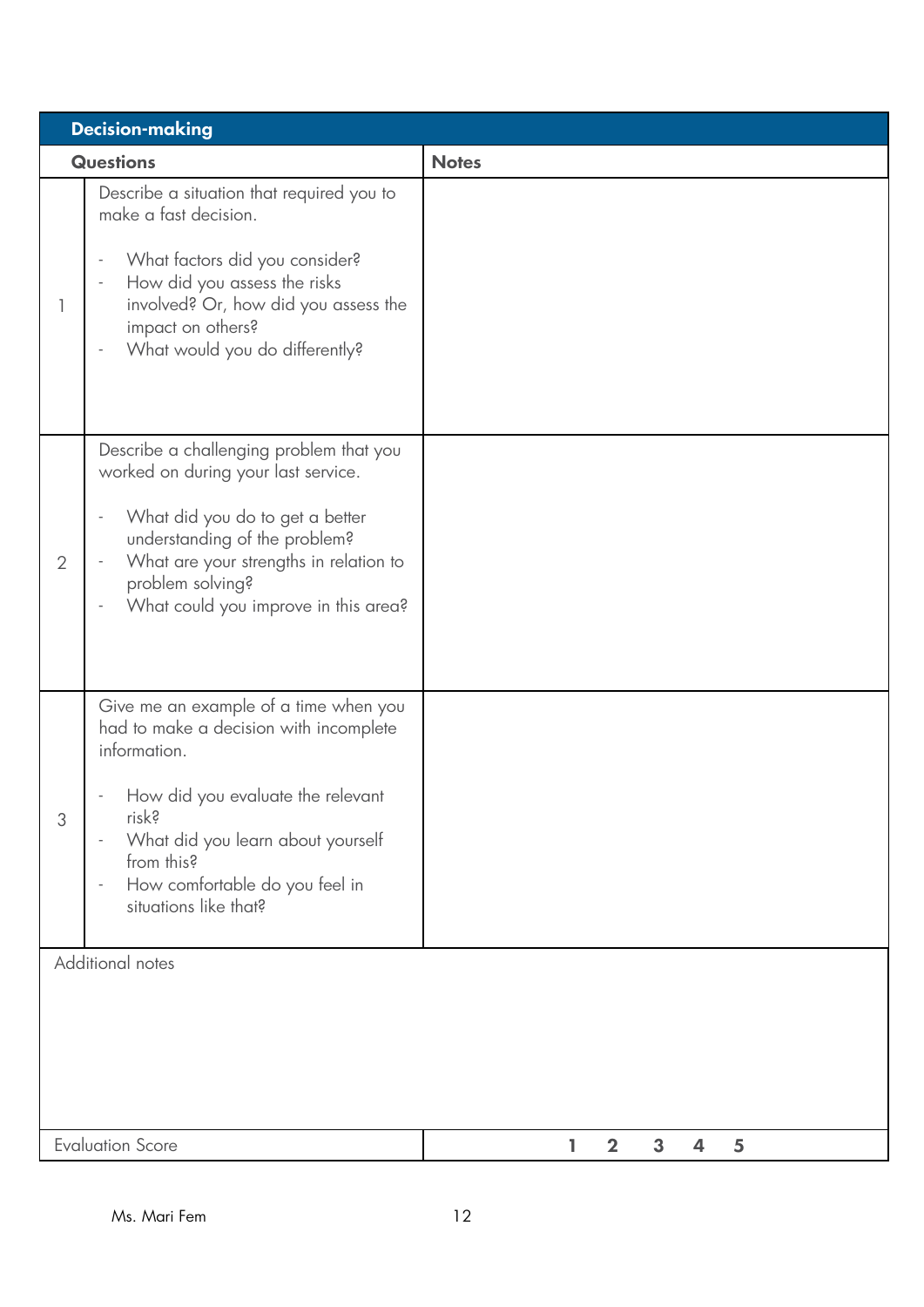| <b>Work Quality &amp; Safety Orientation</b> |                                                                                                                                                                                                                                                                                                      |                                 |
|----------------------------------------------|------------------------------------------------------------------------------------------------------------------------------------------------------------------------------------------------------------------------------------------------------------------------------------------------------|---------------------------------|
|                                              | <b>Questions</b>                                                                                                                                                                                                                                                                                     | <b>Notes</b>                    |
| 1                                            | Describe a time when, whilst reviewing,<br>you identified an error on your own (or on<br>your supervisor's) work. How did you<br>handle it?<br>Who did you inform of the error?<br>How did you ensure it would not<br>happen again?<br>What was the outcome?                                         |                                 |
| $\overline{2}$                               | Can you tell me about a time when you<br>worked with someone who was struggling<br>to meet quality standards?<br>How did you handle it?<br>Why was it important to deal with it?<br>What happened afterwards?                                                                                        |                                 |
| 3                                            | Please describe your methods for<br>organising time and resources to complete<br>your tasks.<br>What helps you the most?<br>What are your strengths when applied<br>to planning and delivering results?<br>How do you make sure you don't miss<br>deadlines?<br>What could you improve in this area? |                                 |
| Additional notes                             |                                                                                                                                                                                                                                                                                                      |                                 |
|                                              | <b>Evaluation Score</b>                                                                                                                                                                                                                                                                              | $\boldsymbol{2}$<br>3<br>5<br>4 |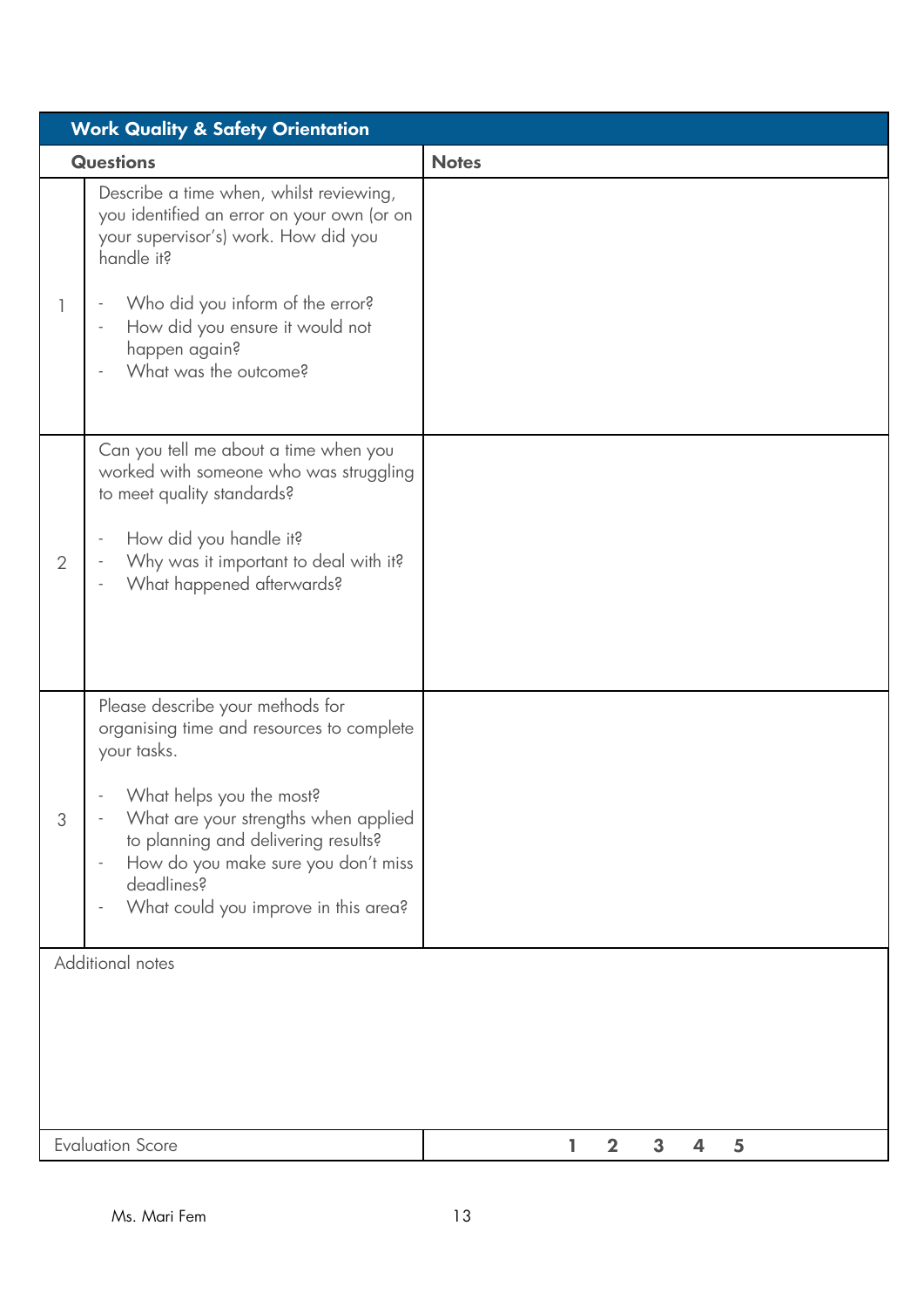| <b>Resilience &amp; Stress Management</b>                                    |                                                                                                                                                                                                                                                 |              |
|------------------------------------------------------------------------------|-------------------------------------------------------------------------------------------------------------------------------------------------------------------------------------------------------------------------------------------------|--------------|
|                                                                              | <b>Questions</b>                                                                                                                                                                                                                                | <b>Notes</b> |
|                                                                              | Describe a situation where you felt you<br>were working under a high degree of<br>pressure.<br>How did it affect your behaviour?<br>What did you do to maintain your<br>quality of work?<br>What did you learn from this situation?             |              |
| 2                                                                            | Tell me about a time when you were<br>given some feedback which you felt was<br>unfair.<br>How did you handle your reaction?<br>What did you do in response?<br>Would you have done something<br>differently?                                   |              |
| 3                                                                            | Tell me about a time when you worked<br>with someone who had difficulty<br>maintaining a calm composure.<br>How did it affect you or the crew?<br>How did you deal with it?<br>Describe a time when you felt<br>particularly anxious or "down". |              |
| Additional notes                                                             |                                                                                                                                                                                                                                                 |              |
| <b>Evaluation Score</b><br>$\mathbf{3}$<br>$\overline{\mathbf{2}}$<br>4<br>5 |                                                                                                                                                                                                                                                 |              |